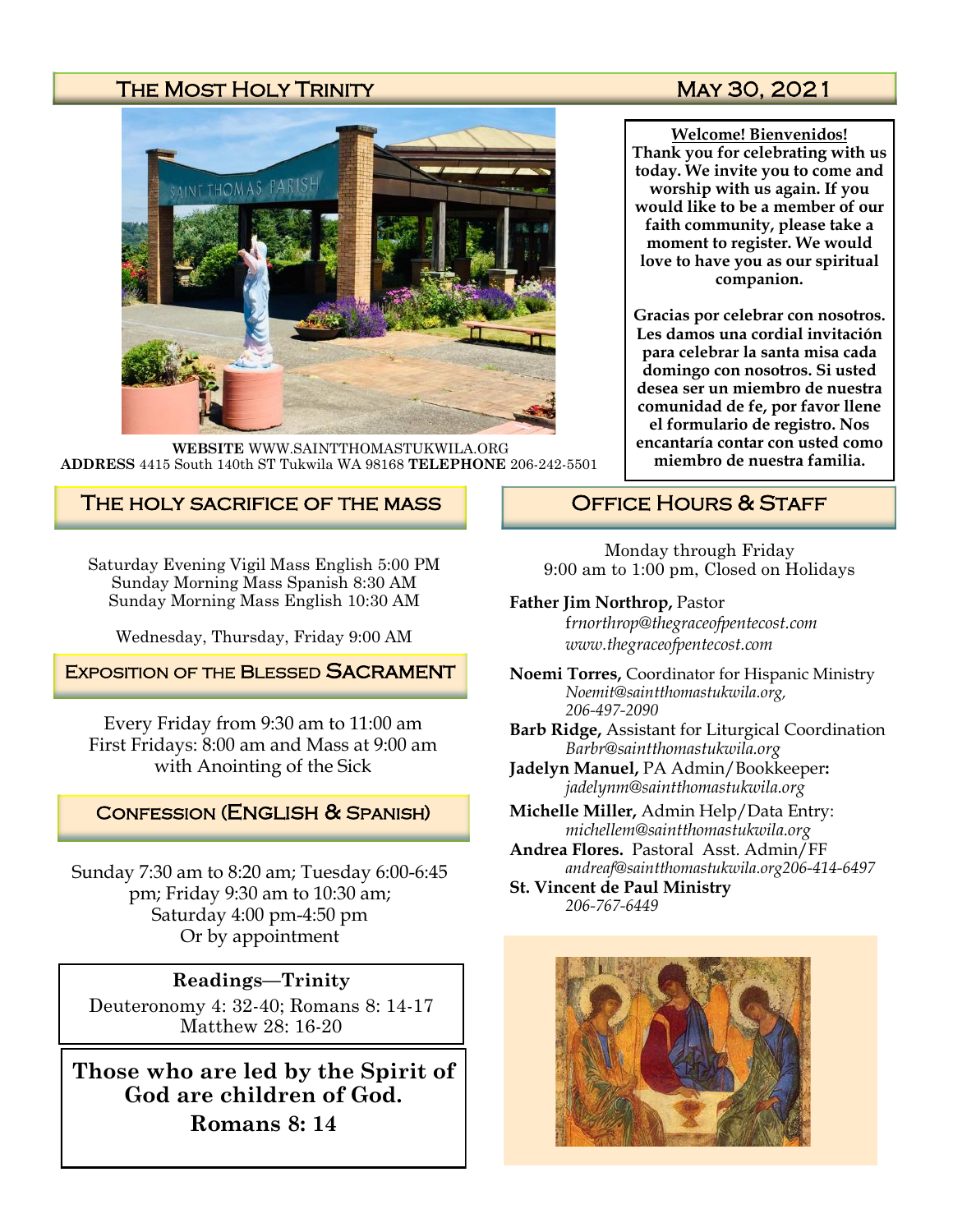# SPECIAL EVENTS

*Glory be to the Father, Who by His almighty power and love created me, making me in the image and likeness of God.*

*Glory be to the Son, Who by His Precious Blood delivered me from hell, and opened for me the gates of heaven.*

*Glory be to the Holy Spirit, Who has sanctified me in the sacrament of Baptism, and continues to sanctify me by the graces I receive daily from His bounty.*

*Glory be to the Three adorable Persons of the Holy Trinity,*

FINANCIAL STEWARDSHIP AT St. Thomas

| Saturday & Sunday English Masses                                     | \$1,450.00   |
|----------------------------------------------------------------------|--------------|
| <b>Sunday Spanish Mass</b>                                           | \$1,592.00   |
| <b>Weekly Online Stewardship (April 3)</b>                           | \$1,646.00   |
| Maintenance Fund/Fondo de Mantenimiento                              | \$735.00     |
| <b>Total Donation/Donación Total</b>                                 | \$5,243.00   |
| <b>Annual Catholic Appeal Goal</b>                                   | \$29,539.00  |
| Received so far:: \$8,757.00 (29.6% of goal)<br><b>BALANCE OWING</b> | \$20,7824.00 |

**The stewardship report above is from May 22 & 23.**



**Please call the office for Mass Intentions**

Do you have friends or neighbors who need assistance? The help line staff at St. Vincent de Paul stand ready to assist. Call 206-767- 6449



It's not too late! to pledge to the Annual Catholic Appeal Campaign. Our goal is \$29,539. Please fill out a pledge envelope today or donate online through the St. Thomas website. Any funds raised over our goal will return to St. Thomas to help in updating the social hall and nursery area.









Under St. Thomas' patronage, our parish aspires to evangelize our world through the Beauty of our Liturgical worship; the Goodness of our lives empowered by the Holy Spirit and ordered towards holiness in community; and conforming our minds to the Truth of the Scriptures and Tradition.